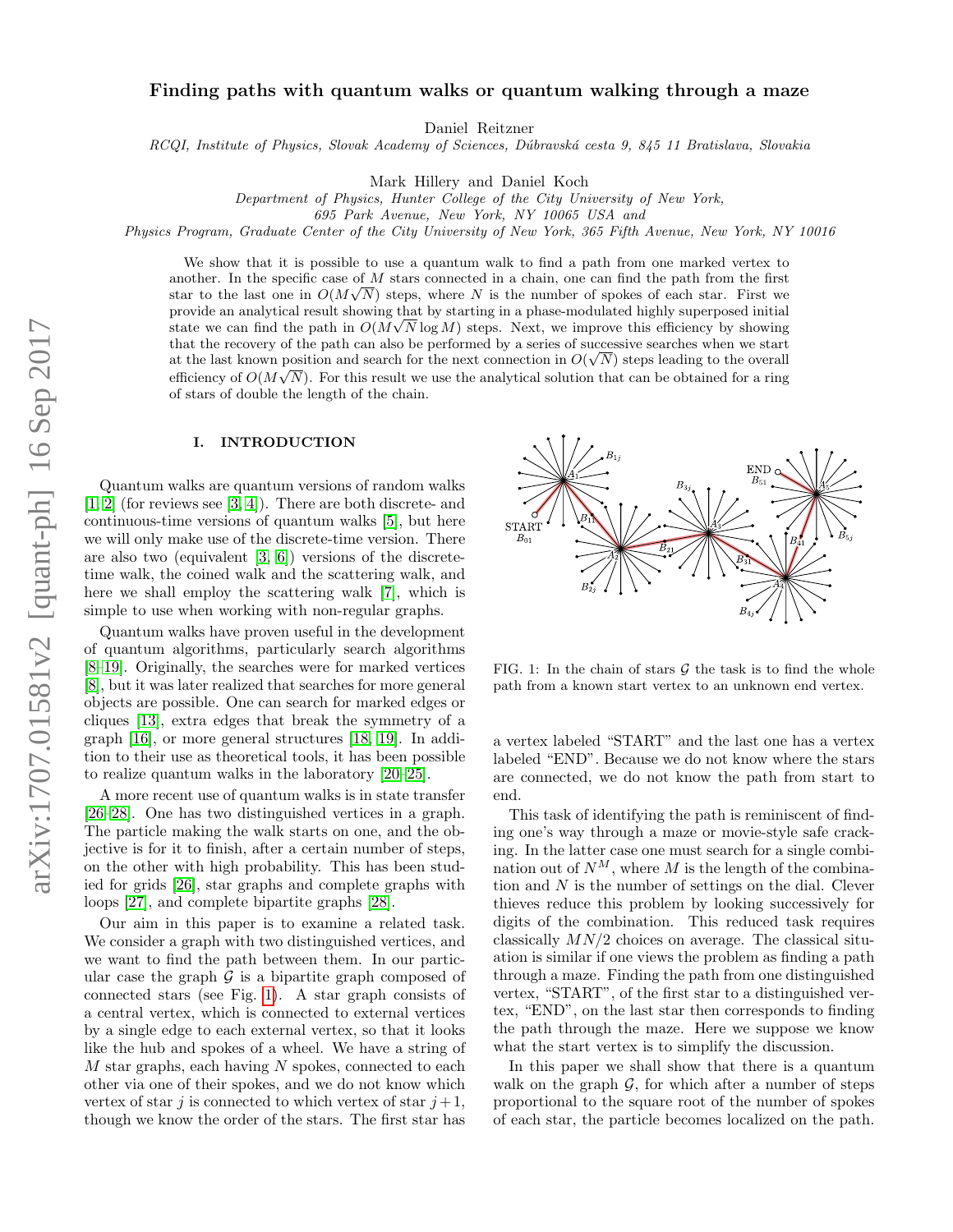Then by measuring the location of the particle, we can find an element of the path. Repeated walks and measurements can then reveal the whole path. We will start by providing an algorithm for the search with a delocalized initial state, resembling standard setups, which √ needs  $O(M\sqrt{N}\log M)$  steps. Afterwards we will give also an algorithm that can search for the path starting from a localized initial state in  $O(M\sqrt{N})$  steps.

The paper is organized as follows. In Sec. [II](#page-1-0) we define the problem of a search for a path in a chain of stars we are aiming to solve. Then in Sec. [III](#page-1-1) we present a solution based on the usual approach having a large superposition as an initial state. To obtain a solution for a more favorable localized initial state, in Sec. [IV](#page-2-0) we solve a problem in a simplified setting on a ring of stars. This result is then in Sec. [V](#page-4-0) modified to work on the chain of stars. The results are summarized in Sec. [VI.](#page-7-0) Some technical details are included in the Appendices.

### <span id="page-1-0"></span>II. SETTING OF THE PROBLEM

Without loss of generality we can adopt the following notation for the graph,  $\mathcal{G}$ . The *j*th star graph has central vertex  $A_i$ , and N external vertices labeled  $B_{i1}$  through  $B_{j(N-1)}$  and  $B_{(j-1)1}$ . Stars j – 1 and j share vertex  $B_{(j-1)1}$ , while vertex  $B_{01}$  is START and vertex  $B_{M1}$  is END.

For the evolution we will be using a discrete-time quantum walk formulation known as the scattering quantum walk [\[7\]](#page-8-6). In this walk, the particle resides on the edges of an undirected graph, and it can be thought of as scattering when it goes through a vertex. In particular, suppose an edge connects vertices  $v_1$  and  $v_2$ . There are two states corresponding to this edge, and these states are orthogonal — there is the state  $|v_1, v_2\rangle$ , which corresponds to the particle being on the edge and going from vertex  $v_1$  to  $v_2$ , and the state  $|v_2, v_1\rangle$ , which corresponds to the particle being on the same edge and going from  $v_2$  to  $v_1$ . The set of these states for all of the edges forms an orthonormal basis for the Hilbert space  $H$  of the walking particle.

The evolution will be described by a unitary operator, U, that advances the walk one time step. We obtain this operator by combining the action of local (scattering) unitaries that describe what happens at the individual vertices. In our string of stars, we have four kinds of vertices. The simplest are  ${B_{jk} | 1 \leq j \leq j}$  $M, 2 \leq k \leq N-1$ . These simply reflect the particle,  $U|A_i, B_{ik}\rangle = |B_{ik}, A_i\rangle$ . The vertices  $B_{01}$  and  $B_{M1}$  also reflect the particle, but with a factor of  $-1$ , that is  $U|A_1, B_{01} \rangle = -|B_{01}, A_1 \rangle$  and  $U|A_M, B_{M1} \rangle =$  $-|B_{M1}, A_M\rangle$ . The vertices  $B_{j1}$  for  $1 \leq j \leq M-1$ transmit the particle, i.e.  $U|A_j, B_{j1} \rangle = |B_{j1}, A_{j+1} \rangle$  and  $U|A_{j+1}, B_{j1} \rangle = |B_{j1}, A_j \rangle$ . Finally, the action of the central vertices is given for  $1 \leq k \leq N-1$  by

<span id="page-1-2"></span>
$$
U|B_{jk}, A_j\rangle = -r|A_j, B_{jk}\rangle + t \sum_{\substack{l=1 \ l \neq k}}^{N-1} |A_j, B_{jl}\rangle
$$
  
+ $t|A_j, B_{(j-1)1}\rangle$ , (1)

where  $t = 2/N$  and  $r = 1 - t = (N - 2)/N$ , and

<span id="page-1-3"></span>
$$
U|B_{(j-1)1}, A_j\rangle = -r|A_j, B_{(j-1)1}\rangle + t\sum_{l=1}^{N-1} |A_j, B_{jl}\rangle. (2)
$$

Having defined Hilbert space  $\mathcal H$  and the evolution U on this space, by choosing a proper initial state, we show how to perform an efficient quantum search for the path. We shall do it in two ways. First we will start in a large superposition of edge states and show that the problem reduces to a two-dimensional problem that is equivalent to the Grover search [\[29\]](#page-9-9). As the preparation of a complete superposition might be difficult in experimental situations, we will also investigate a case where we will choose a succession of localized initial states, which will lead to the recovery of the whole path with the same speedup.

While we use the physical interferometric analogy of the scattering approach in our paper, it is also worthwhile to comment on the possibility of an oracular setting. In computer science, search problems on graphs are formalized using a so-called oracle that, upon querying, answers a specific question. In the Grover search, the oracle answers a question, whether a queried element is the target or not. In a quantum walk setting, the oracle is more complex and presents information about the graph on which the walk takes place. In our case, the oracle that implements the scattering walk can be thought of as an operation that upon presenting a "name" of a vertex, outputs the names of its neighbors as well as the information as t whether it is the start or the end vertex of the searched path [\[13\]](#page-9-1).

Such an oracle encodes the path in two different ways. If the queried vertex is either the start or end, it acts as the usual oracle in the Grover search, giving direct information on whether the queried vertex is marked or not. However, the oracle encodes the connections between the stars in a different way — when presented with the possible neighbors, the connections are recognizable by having exactly two neighbors.

### <span id="page-1-1"></span>III. INITIAL STATE OF A LARGE SUPERPOSITION

A calculation for two stars  $(M = 2)$  reveals that an initial state consisting of a superposition of all of the outgoing states in the first star minus the outgoing states in the second star does lead to a state in which the particle becomes localized on the path from start to end. The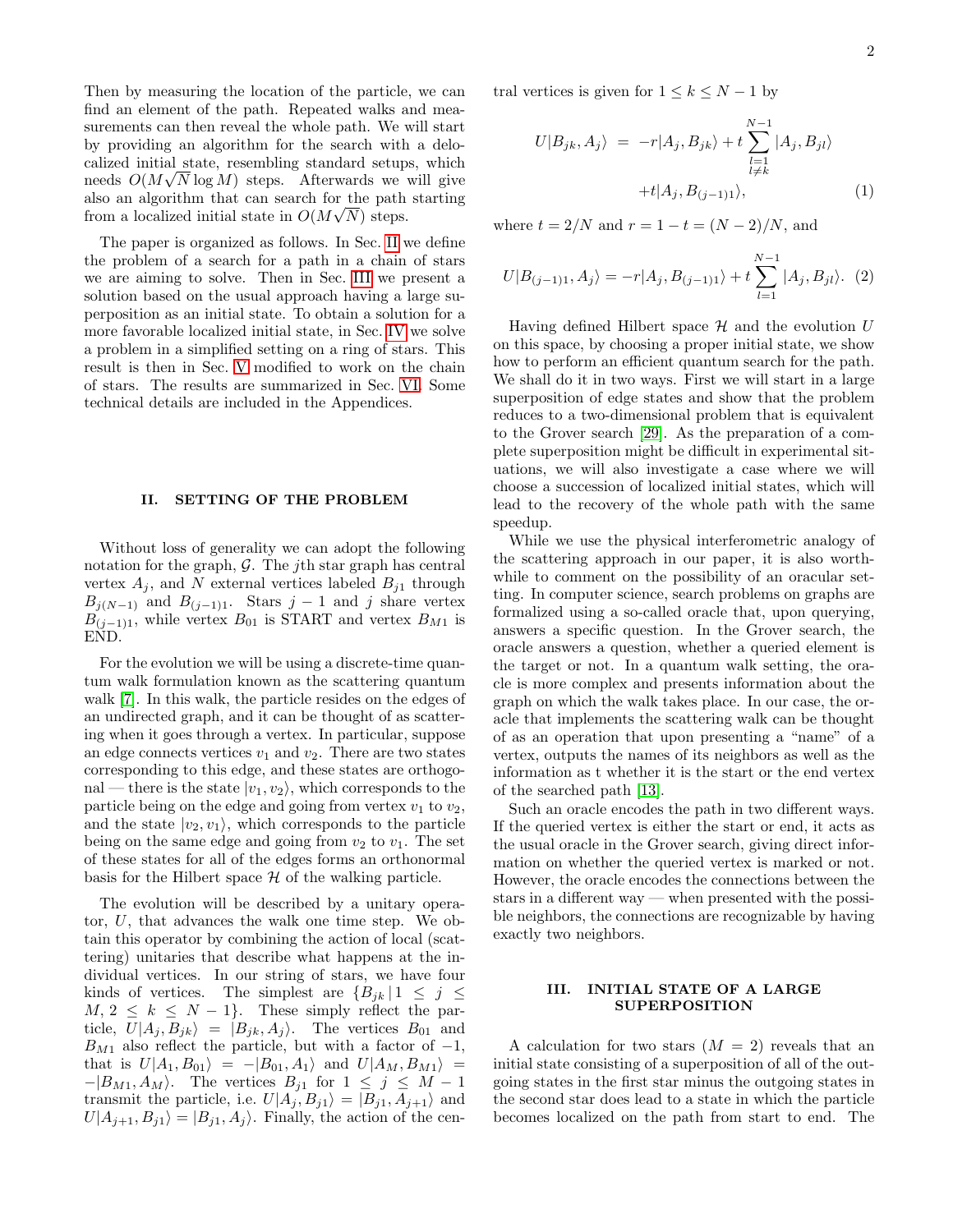minus sign is important. An intial state that is a superposition of all of the outgoing states in the first star plus the outgoing states in the second star leads to the particle becoming localized on the edges connected to the start and end, but provides no information about where the stars are connected. Extrapolating from the two-star result, we start by defining the following states.

$$
|\psi_1\rangle = \frac{1}{\sqrt{M(N-2)}} \sum_{j=1}^{M} \sum_{k=2}^{N-1} (-1)^j |A_j, B_{jk}\rangle,
$$
  

$$
|\psi_2\rangle = \frac{1}{\sqrt{M(N-2)}} \sum_{k=1}^{M} \sum_{k=1}^{N-1} (-1)^j |B_{jk}, A_j\rangle,
$$

$$
\sqrt{M(N-2)} \sum_{j=1}^{N} \sum_{k=2}^{N} \langle \begin{array}{c} \lambda_j | \ \nu_{jk}, \nu_{jj} \end{array} \rangle,
$$
  
\n
$$
|\psi_3\rangle = \frac{1}{\sqrt{2M}} \sum_{j=1}^{M} (-1)^j (|A_j, B_{j1}\rangle + |A_j, B_{(j-1)1}\rangle),
$$
  
\n
$$
|\psi_4\rangle = \frac{1}{\sqrt{2M}} \sum_{j=1}^{M} (-1)^j (|B_{j1}, A_j\rangle + |B_{(j-1)1}, A_j\rangle). (3)
$$

The first two states correspond to the particle being located in undesirable positions, while the next two states represent a particle being located on the path. We find that

$$
U|\psi_1\rangle = |\psi_2\rangle
$$
  
\n
$$
U|\psi_2\rangle = (r-t)|\psi_1\rangle + 2\sqrt{rt}|\psi_3\rangle
$$
  
\n
$$
U|\psi_3\rangle = -|\psi_4\rangle
$$
  
\n
$$
U|\psi_4\rangle = (t-r)|\psi_3\rangle + 2\sqrt{rt}|\psi_1\rangle.
$$
 (4)

so that the subspace spanned by these states is invariant under the action of  $U$ . It is often the case in quantum walk search problems that the relevant states lie in an invariant subspace of small dimension [\[30\]](#page-9-10). In this case the dimension of the subspace can be reduced further by noting that

$$
U^2|\psi_1\rangle = (r-t)|\psi_1\rangle + 2\sqrt{rt}|\psi_3\rangle
$$
  

$$
U^2|\psi_3\rangle = (r-t)|\psi_3\rangle - 2\sqrt{rt}|\psi_1\rangle.
$$
 (5)

This is already a unitary corresponding to one step of the Grover search for two elements within a database of N elements. To obtain the proper initial state we continue further. The eigenvalues of  $U^2$  restricted to the subspace spanned by  $|\psi_1\rangle$  and  $|\psi_3\rangle$  are  $\lambda_{\pm} = (r - t) \pm 2i\sqrt{rt} =$  $\exp(\pm i\theta)$ , for  $\cos \theta = r-t$ . The corresponding eigenstates are

$$
|\eta_{\pm}\rangle = \frac{1}{\sqrt{2}} (|\psi_1\rangle \mp i|\psi_3\rangle), \tag{6}
$$

where  $|\eta_+\rangle$  corresponds to  $\lambda_+$  and  $|\eta_-\rangle$  corresponds to  $\lambda_-\$ . We now note that

$$
U^{2n}|\psi_1\rangle = \frac{1}{\sqrt{2}}U^{2n}(|\eta_+\rangle + |\eta_-\rangle)
$$
  
= 
$$
\frac{1}{\sqrt{2}}(e^{in\theta}|\eta_+\rangle + e^{-in\theta}|\eta_-\rangle).
$$
 (7)

To localize the particle in this case in state  $|\psi_3\rangle$ , which is the desired effect, we look at the success probability of ending there. This turns out to be  $p_{suc}(2n) = \sin^2(n\theta)$ (we emphasize the double use of the unitary explicitly in the whole paper; odd steps will be disregarded). Choosing the number,  $2n_0$ , such that  $n_0\theta = \pi/2$  will result in  $p_{suc}(2n_0) = 1$ ; the closest even number to  $2n_0$ , the number of steps we shall make, will introduce errors to the √ probability, which are of order  $1/\sqrt{N}$ , and hence will not affect our results on efficiency, which we shall present in the limits of large  $N$  and  $M$ ..

In the limit of large  $N$  we obtain the number of steps (uses of  $U$  or efficiency) in the quantum walk search

$$
2n_0 = \frac{\pi}{\theta} \simeq \frac{\pi}{2} \sqrt{\frac{N}{2}}.\tag{8}
$$

This result holds when we start from state  $|\psi_1\rangle$ . Using this state as the initial state would, however, imply that we know the path. There is a state, though, that is close to  $|\psi_1\rangle$ , which treats all the stars' spokes equally, thus requiring no initial information about the path. This is a state that has the same amplitude for all of the outgoing edges and alternating signs on subsequent stars,

<span id="page-2-1"></span>
$$
\begin{split}\n\left|\psi_{init}\right\rangle &= \frac{1}{\sqrt{MN}} \left[ \sum_{j=1}^{M} \sum_{k=1}^{N-1} (-1)^j |A_j, B_{jk}\rangle \right. \\
&\quad \left. + \sum_{j=1}^{M} (-1)^j |A_j, B_{(j-1)1}\rangle \right] \\
&= \frac{1}{\sqrt{MN}} \left( \sqrt{M(N-2)} |\psi_1\rangle + \sqrt{2M} |\psi_3\rangle \right) \quad (9) \\
&= \cos\frac{\theta}{2} |\psi_1\rangle + \sin\frac{\theta}{2} |\psi_3\rangle \simeq |\psi_1\rangle + O(N^{-1/2}) |\psi_3\rangle,\n\end{split}
$$

where the last approximation is for large  $N$  and leads to a difference of  $O(1/N)$  in the success probability (for a more detailed explanation see Appendix [A 1\)](#page-7-1). The result is that after  $2n_0$  steps (uses of the unitary U), the particle is localized on the path connecting start and end vertices and a measurement in the canonical (edge) basis reveals one of the connections at random from the uniform distribution (except on the edges connected to the start and end vertices, which have half the probability to be found as the edges connecting stars). As shown in Ap-pendix [B,](#page-8-8) by repeating the algorithm  $O(M \log M)$  times we can recover the whole path with the expected number of steps being  $O(M\sqrt{N}\log M)$ , obtaining a speedup over the classical case, which requires  $O(MN)$  steps on average.

## <span id="page-2-0"></span>IV. EVOLUTION OF A LOCALIZED STATE ON A RING OF STARS

The previous analysis contains two problems. Firstly, the efficiency  $M\sqrt{N} \log M$  is not optimal and can be further improved. Secondly, the initial state we produced in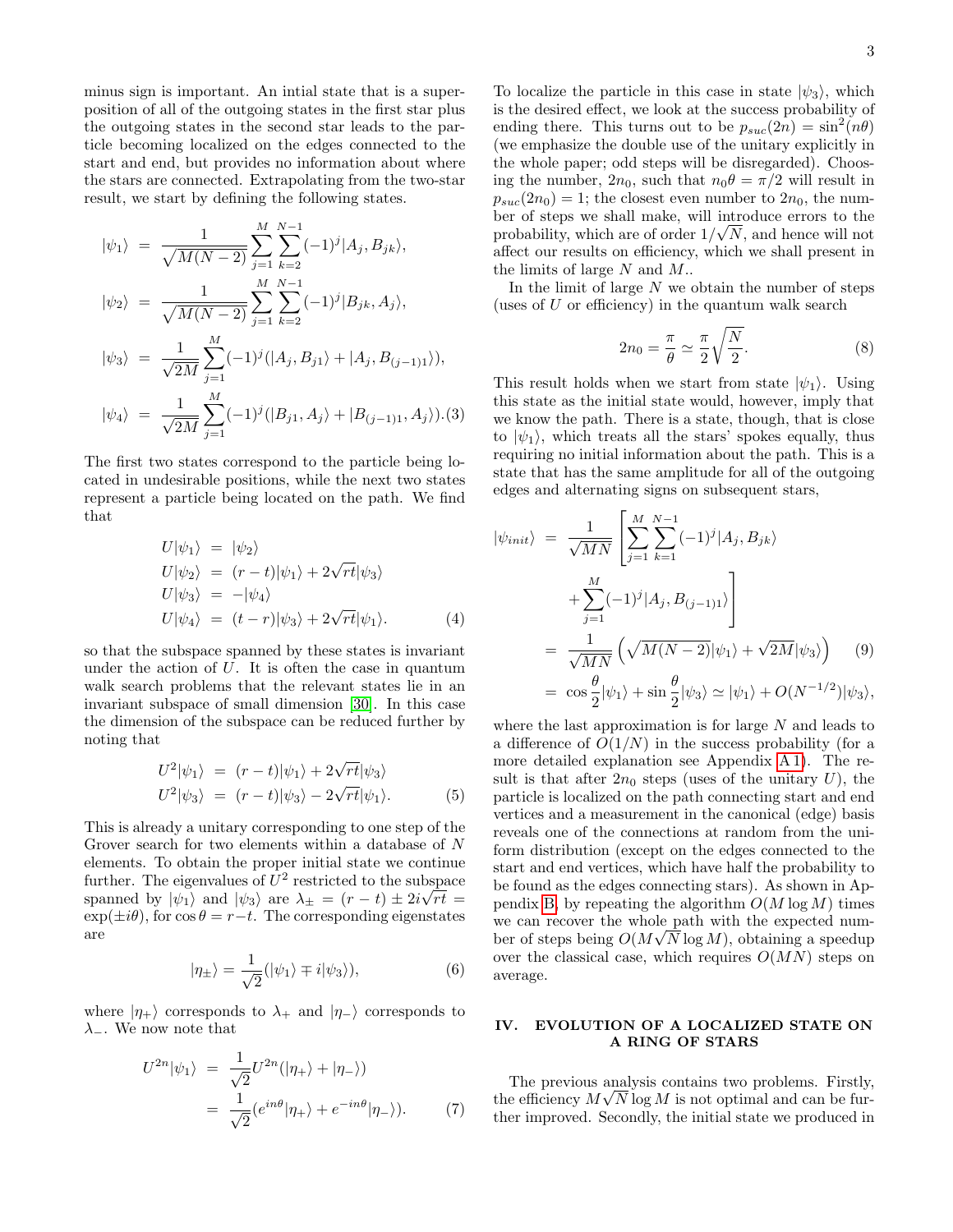the previous section is a large superposition of edge states from the whole Hilbert space. In reality, such states are hard to create and a simpler option would be a small superposition on spatially localized edge states. Furthermore, the whole graph  $G$  might be encoded in an oracle representing the search space and, thus, inaccessible to us. We can draw some information from the works [\[26–](#page-9-6)[28\]](#page-9-7), where an analogy between searches and state transport is investigated. In similar way we shall explore the possibility of starting on one of the connections and observe "transport" of the state to the neighboring connections. Due to the complexity of the underlying graph the analysis is more involved, but the analogy is fitting.

We will consider an initial state localized around the start vertex that is known and subsequent initial states localized around known connections between stars. In the beginning, when only the start vertex is known, we prepare initial state

<span id="page-3-5"></span>
$$
|\psi_{init}\rangle = |A_1, B_{01}\rangle \tag{10}
$$

and if we already know the  $k$ -th connection (connecting stars k and  $k + 1$ , we prepare initial state

<span id="page-3-0"></span>
$$
|\psi_{init}\rangle = \frac{1}{\sqrt{2}}(|A_{k+1}, B_{k1}\rangle - |A_k, B_{k1}\rangle). \tag{11}
$$

In both cases we are going to show that the evolution leads to a localization on the next connection.

Intuitively, the evolution on the star(s) we start at is roughly similar to the evolution in the Grover search, as the centers  $A_i$  are almost reflections with phase flips and to some extent separate the two stars we start on from the rest. So we can expect that after  $O(\sqrt{N})$  steps we will find the next connection, or the end vertex, depending on our starting position. The procedure of finding √ the whole path then requires  $O(M\sqrt{N})$  steps, which improves on the case of the large superposition initial state from Eq. [\(9\)](#page-2-1).

The analysis of this approach is more involved than the previous case and we split it into two parts. In this section we consider a different problem, an evolution from the initial state [\(11\)](#page-3-0) on a ring of stars, where the start vertex coincides with the end vertex. In the following section, this result will be used to solve the evolution for the original problem of the chain of stars.

We now assume the start vertex and the end vertex coincide and behave as all other connections between stars. The periodicity of the system allows us to express the eigenstates of  $U^2$  using the Bloch theorem for periodic potentials in the form [\[31\]](#page-9-11)

$$
|\Psi_m^{\pm}\rangle = \sum_{j=1}^M e^{2\pi i j m/M} \left(c_{0,m}^{\pm}|A_j, B_{(j-1)1}\rangle + \sum_{k=1}^{N-1} c_{k,m}^{\pm}|A_j, B_{jk}\rangle\right).
$$
 (12)

For each  $m = 0, 1, \ldots, M-1$  there are  $N-2$  eigenvectors with eigenvalue  $-1$  that have zero overlap with our initial state from Eq. [\(11\)](#page-3-0) and only two non-trivial eigenvectors (differentiated by the signs) having non-zero overlap with our initial state. An exception is  $m = 0$ , for which the eigenvalue for both nontrivial eigenvectors is  $\frac{1}{\sqrt{2}}$  and only the eigenvector having  $c_{0,0} = -c_{1,0} = 1/\sqrt{2M}$ ,  $c_{j,0} = 0$ for  $j \geq 2$  has non-zero overlap with  $|\psi_{init}\rangle$ ; the other eigenstate with eigenvalue of 1 is the equal superposition. For  $m \neq 0$  the non-trivial eigenvalues are  $\lambda_m^{\pm} = e^{\pm i \omega_m}$ with

$$
\cos \omega_m = 1 - t[1 - \cos(\phi_m)],\tag{13}
$$

and  $\phi_m = 2\pi m/M$ , which implies that

<span id="page-3-4"></span>
$$
\omega_m \simeq \sqrt{2t[1 - \cos(\phi_m)]}.\tag{14}
$$

The corresponding (normalized) eigenstates are given by

$$
c_{0,m}^{\pm} = (c_{1,m}^{\mp})^* = \frac{1}{\sqrt{2Mt(1 + \cos \omega_m)}} \frac{1 - \lambda_m^{\pm}}{\lambda_m^{\pm} - e^{i\phi_m}} r \quad (15)
$$

and

$$
c_{m,k}^{\pm} = t/\sqrt{2Mt(1 + \cos \omega_m)}
$$
 (16)

for all other  $2 \leq k \leq N-1$ .

We can now expand the initial state in the eigenbasis of  $U^2$ , so that the state after  $2n$  steps is

$$
|\psi(2n)\rangle := U^{2n}|\psi_{init}\rangle = \sum_{m=0,\pm}^{M-1} \langle \Psi_m^{\pm}|\psi_{init}\rangle e^{\pm in\omega_m}|\Psi_m^{\pm}\rangle.
$$
\n(17)

In general, let us try to find the amplitude for the state in the connection  $k + b$  (we start at connection k). The states corresponding to the connection at  $k + b$  are

<span id="page-3-2"></span><span id="page-3-1"></span>
$$
|e_{+}^{(b)}\rangle = |A_{k+1+b}, B_{(k+b)1}\rangle,
$$
  

$$
|e_{-}^{(b)}\rangle = -|A_{k+b}, B_{(k+b)1}\rangle.
$$
 (18)

The corresponding amplitudes are

$$
E_{\pm}^{(b)}(2n; M) = \langle e_{\pm}^{(b)} | \psi(2n) \rangle
$$
  
= 
$$
\frac{1}{\sqrt{2}M} \sum_{m=0}^{M-1} \left( 1 \mp t_m \frac{\sin \phi_m}{\sin \omega_m} \right) \cos(n\omega_m + b\phi_m), \quad (19)
$$

where  $t_m = (1 - \delta_{m,0})t$ , and the success probability to get located in one of the states [\(18\)](#page-3-1) is (see Fig. [2\)](#page-4-1)

<span id="page-3-3"></span>
$$
p_{suc}(2n) = \left[E_+^{(b)}(2n;M)\right]^2 + \left[E_-^{(b)}(2n;M)\right]^2.
$$
 (20)

The analysis in Appendix [A 2](#page-7-2) shows that the restriction to integer steps introduces only small errors to probabil-√ ity, which are of order  $1/\sqrt{N}$  and, hence will not affect our results on efficiency that we shall present in the limits of large N and M.

The term proportional to  $t_m$  in Eq. [\(19\)](#page-3-2) is of order  $1/N$  and we can set it to zero (in cases of large N), while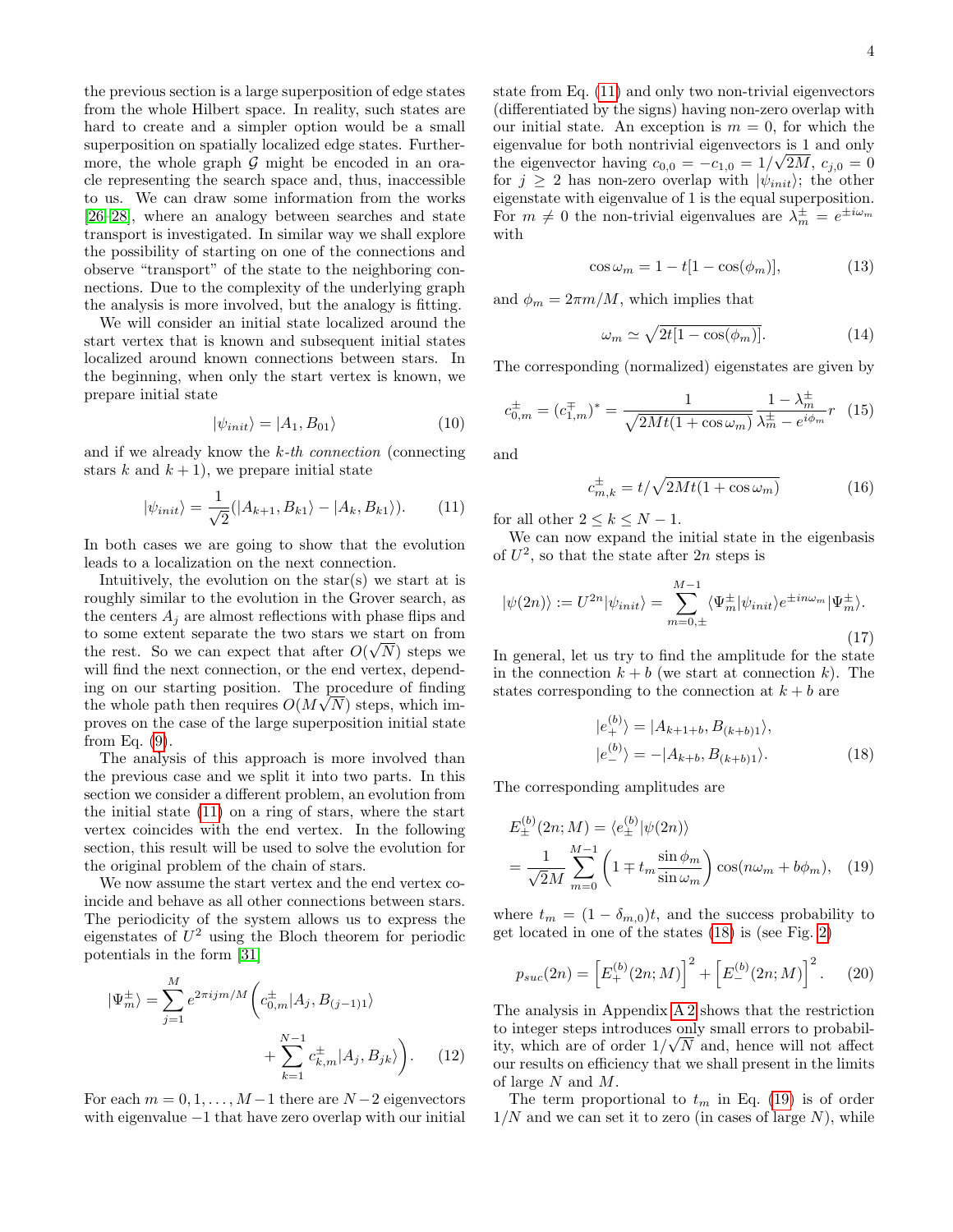

<span id="page-4-1"></span>FIG. 2: Typical evolutions of the success probability to find the next connection in the chain of stars for different starting stars connections with  $M = 11$ ,  $N = 450$ —dark when starting near the start vertex, medium gray when starting at the first connection, and light when starting in the connection of some middle (fifth and sixth) stars, or without correcting terms from reflections. Dots represent exact solution from Eq. [\(20\)](#page-3-3), while the lines are approximations by Eq. [\(33\)](#page-6-0).

at the same time we can replace the sum with an integral (taking  $M \to \infty$ ). Making use of Eq. [\(14\)](#page-3-4) and the integral representation for  $J_n(z)$ , the Bessel function of the first kind,

$$
J_n(z) = \frac{1}{\pi} \int_0^{\pi} d\theta \cos(z \sin \theta - nz)
$$
 (21)

we find the approximation

<span id="page-4-2"></span>
$$
E_{\pm}^{(b)}(2n;M) \simeq \frac{1}{\sqrt{2}} J_{2b}(2n\sqrt{t}).
$$
 (22)

This then gives us  $p_{suc}(2n) \simeq J_{2b}^2(2n)$ √  $t_0(2n) \simeq J_{2b}^2(2n\sqrt{t})$ . This approximation works when  $M\sqrt{N} \gg n$ .

We can immediately see the first result for  $b = 1$ , i.e. the neighboring connection. By taking  $2n\sqrt{t} = \pi$ , when  $J_2$  is close to its maximum, it is easy to prove that both success amplitudes are independent of both  $M$  and N and roughly  $1/\sqrt{8}$  so that the success probability is approximately  $1/4 = O(1)$ . Hence, by starting on the ring we will end on the next connection with probability of 1/4 and with the same probability also on the previous connection, which, being known to us, is of no importance any more. Making  $O(1)$  rounds (roughly four on average) one finds the next connection. The number of average) one nnds the next connection. The number of steps needed is proportional to  $2n = \pi/\sqrt{t} = 4n_0$ . As we can now find connections successively, to find the whole path requires an expected number of  $O(M\sqrt{N})$  steps, which improves the efficiency of the initial state of large superposition.

## <span id="page-4-0"></span>V. EVOLUTION OF A LOCALIZED STATE ON A CHAIN OF STARS

We can use the previous result to obtain the success probabilities also on a chain of stars. The  $\pi$ -phased reflection on start and end vertices can be imagined as flows of oppositely signed amplitudes of the same size from some parallel chain. We will thus simulate the evolution on the chain of stars of length M by introducing a ring of length 2M. The correspondence is depicted in Figure [3.](#page-5-0)

In the newly constructed ring graph we shall number the stars corresponding to the chain in the same way by numbers  $1, 2, \ldots, M$ ; we call this half normal. The other half of the ring graph will be called the mirror part, and the stars are labeled by negative numbers  $-1, -2, \ldots, -M$ . In this way each chain star k has a mirroring counterpart  $-k$ . The numbering of the vertices is as follows: star centers  $A_k$  and  $A_{-k}$  are counterparts, as are  $B_{kl}$  and  $B_{(-k)l}$  for  $l = 2, 3, ..., N - 1$ . The only inconsistencies appear in the vertices  $B_{k1}$ , due to the fact, that we want to simulate the evolution on the chain by evolution on the ring; these vertices are paired in the following way:

- vertex "START", previously labeled  $B_{01}$ , is connected to and identified with vertex  $B_{(-1)1}$  of the chain,
- vertex "END", labeled  $B_{M1}$ , is connected to and identified with vertex  $B_{(-M-1)1}$  of the chain,
- vertices  $B_{k1}$  for  $k = 1, 2, ..., M 1$  have their mirroring counterparts  $B_{(-k-1)1}$ .

The first two vertices will now act as other star connections, being purely transmissive. Having constructed a ring graph corresponding to the chain graph  $\mathcal G$  we now specify suitable states on it.

a. Mirroring states on the ring graph. The idea behind the mapping is that now each edge state of the chain graph has its own unique ring counterpart. We will construct these ring states by pairing states, one in each part of the ring. Namely, let us define the following (unnormalized) states, which consist of normal and mirror parts, the span of which forms a subspace  $S$  of the whole ring Hilbert space:

$$
|\overline{B_{kl}, A_k}\rangle := |B_{kl}, A_k\rangle - |B_{(-k)l}, A_{-k}\rangle
$$
  
for  $l = 2, 3, ..., N - 1$ ,  

$$
|\overline{A_k}, B_{kl}\rangle := |A_k, B_{kl}\rangle - |A_{-k}, B_{(-k)l}\rangle
$$
  
for  $l = 2, 3, ..., N - 1$ ,  

$$
|\overline{B_{k1}, A_l}\rangle := |B_{k1}, A_l\rangle - |B_{(-k-1)1}, A_{-l}\rangle
$$
  
for  $l \in \{k, k + 1\}$ ,  

$$
|\overline{A_l}, B_{k1}\rangle := |A_l, B_{k1}\rangle - |A_{-l}, B_{(-k-1)1}\rangle
$$
  
for  $l \in \{k, k + 1\}$ . (23)

We shall refer to these states as *mirroring* states.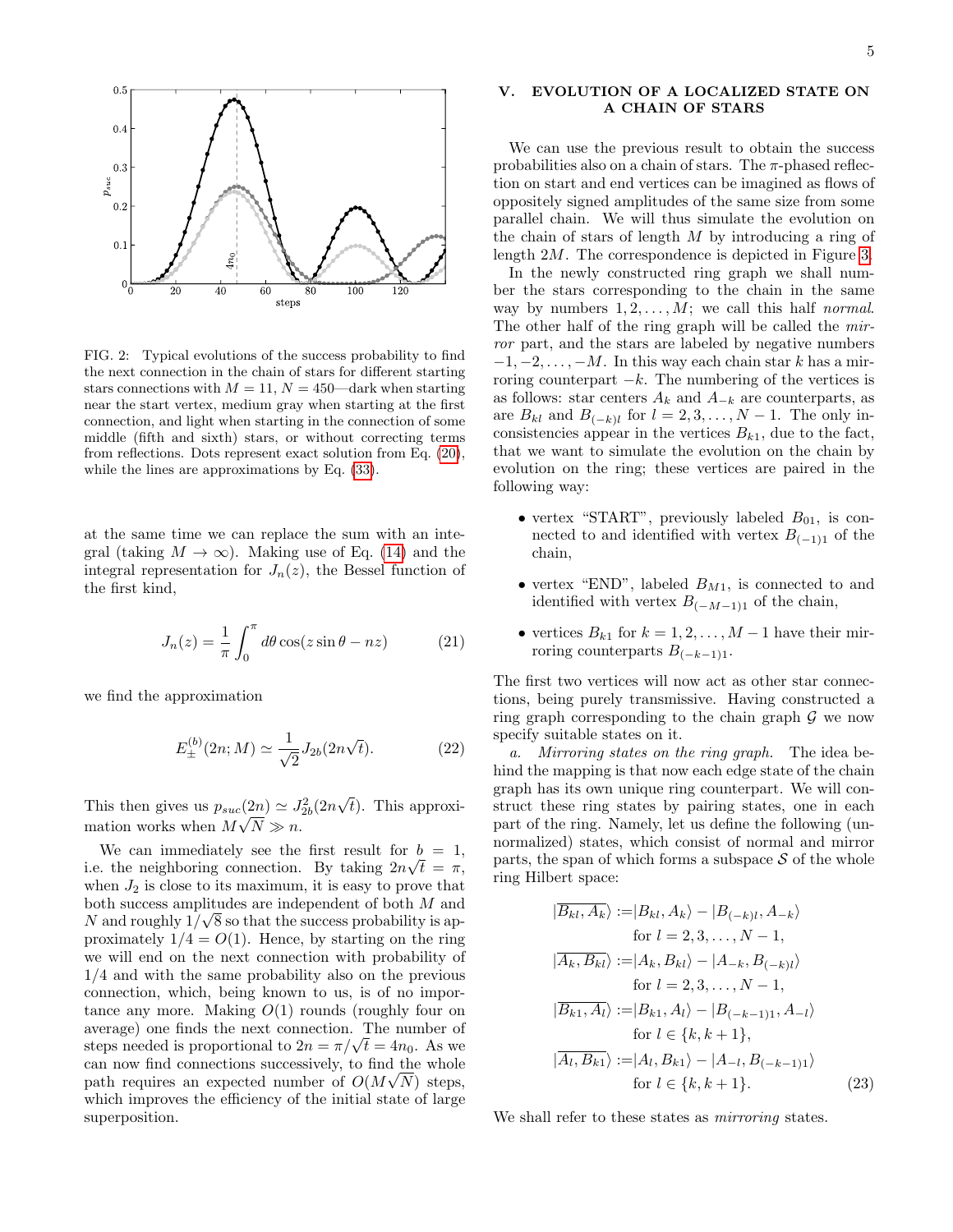

<span id="page-5-0"></span>FIG. 3: The correspondence between the chain of stars of length M (here  $M = 4$ ) and the ring of stars of length 2M. The state on the normal part of the ring (black) is complemented by a mirroring part (gray) of the same size but opposite sign to simulate the reflections on vertices  $B_{01}$  and  $B_{M1}$ .

Acting with the unitary for the ring,  $U$ , on these states shows, that although these are states from the ring, the evolution, when restricted to the subspace  $\mathcal S$  is the same as the evolution on a chain. In particular:

$$
U|\overline{A_k, B_{kl}}\rangle = |\overline{B_{kl}, A_k}\rangle \quad \text{for } l \neq 1,
$$
  
\n
$$
U|\overline{A_k, B_{k1}}\rangle = |\overline{B_{k1}, A_{k+1}}\rangle \quad \text{for } k \neq M,
$$
  
\n
$$
U|\overline{A_M, B_{M1}}\rangle = -|\overline{B_{M1}, A_M}\rangle,
$$
  
\n
$$
U|\overline{A_k, B_{(k-1)1}}\rangle = |\overline{B_{(k-1)1}, A_{k-1}}\rangle \quad \text{for } k \neq 1,
$$
  
\n
$$
U|\overline{A_1, B_{01}}\rangle = -|\overline{B_{01}, A_1}\rangle.
$$
 (24)

The rest is described by the same equations as Eqs. [\(1\)](#page-1-2) and [\(2\)](#page-1-3), but with the mirroring (bar) versions of states. Now we have established that the evolution of the mirroring state on the ring of stars is described by the same equations as the evolution of the original state on the chain of stars when restricted to  $S$ .

b. Resulting probabilities. Due to the symmetry of the subspace  $\mathcal{S}$ , the amplitudes on the opposing edge states in the ring are always of opposing sign and of the same size. This means, that since we did not normalize the mirroring states, the squares of amplitudes on the normal side of the ring sum up to 1 and provide all the information about the probability distribution on the chain; i.e., we only need to measure the position of the particle only on the normal side of the ring. At the same time, the flow of the amplitude from and to the mirror part of the ring simulates the reflections on the vertices  $B_{01}$  and  $B_{M1}$  of the chain.

Let us first consider an initial state [\(10\)](#page-3-5) on the chain.

The corresponding initial state on the mirroring ring is

$$
|\psi_{init}\rangle = |\overline{A_1, B_{01}}\rangle = |A_1, B_{01}\rangle - |A_{-1}, B_{01}\rangle. \tag{25}
$$

This state is just the renormalized initial state of the type of Eq. [\(11\)](#page-3-0) on the ring and the success amplitudes and success probabilities for the following connection  $(b = 1)$ are simply  $\sqrt{2}E_{\pm}^{(1)}(2n;2M) \simeq J_2(2n)$ √ t) and  $p_{suc}(n) \simeq$  $2J_2^2(2n)$ ιp.<br>΄  $t$ , respectively.

Let us now consider an initial state  $(11)$  on the chain. The corresponding initial state on the mirroring ring is

$$
|\psi_{init}\rangle = \frac{1}{\sqrt{2}} (|\overline{A_{k+1}, B_{k1}}\rangle - |\overline{A_k, B_{k1}}\rangle)
$$
  
=  $\frac{1}{\sqrt{2}} (|A_{k+1}, B_{k1}\rangle - |A_k, B_{k1}\rangle$   
-  $|A_{-k-1}, B_{(-k-1)1}\rangle + |A_{-k}, B_{(-k-1)1}\rangle).$  (26)

The first two terms correspond to the normal part of the state and the second two terms correspond to the mirror part of the state. The amplitudes for the connection b positions away from connection k are then composed of two terms. The first one coming from the normal part is  $E_{\pm}^{(b)}(2n; 2M)$  with  $\pm$  representing the two edges of the connection on which we measure position:

$$
E_{\pm}^{(b)}(2n; 2M) = \langle e_{\pm}^{(b)} | U^{2n} | \psi_{init}^{\text{norm}} \rangle. \tag{27}
$$

Here

$$
|\psi_{init}^{\text{norm}}\rangle = \frac{1}{\sqrt{2}}(|A_{k+1}, B_{k1}\rangle - |A_k, B_{k1}\rangle), \qquad (28)
$$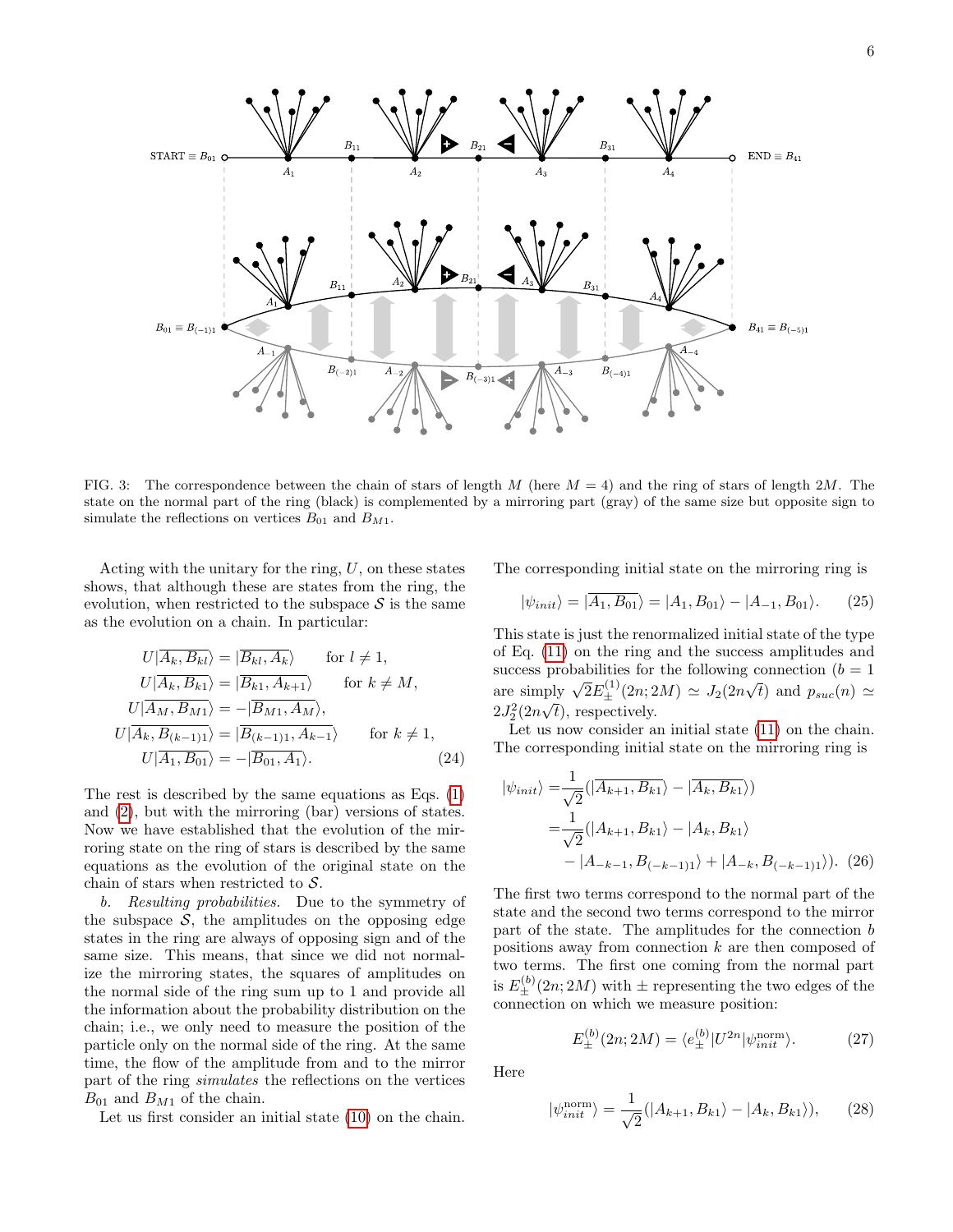is the normal part of the initial state as in Eq. [\(11\)](#page-3-0) and  $|e_{\pm}^{(b)}\rangle$  are defined in Eq. [\(18\)](#page-3-1). The mirror part of the state needs to travel a longer distance. If we go through the start vertex, the mirror part has to traverse the distance to the corresponding connection  $B_{01}$  and then back on the normal part of the ring. The correction to the success amplitude is then given by  $E_{\pm}^{(2k+b)}(2n; 2M)$ , where

$$
E_{\pm}^{(2k+b)}(2n;2M) = \langle e_{\pm}^{(b)} | U^{2n} | \psi_{init}^{\text{mirror}} \rangle, \qquad (29)
$$

and

$$
|\psi_{init}^{\text{mirror}}\rangle = \frac{1}{\sqrt{2}}(|A_{-k}, B_{(-k-1)1}\rangle - |A_{-k-1}, B_{(-k-1)1}\rangle),\tag{30}
$$

is the mirror part of the initial state. The overall amplitudes on the desired star connections are the sums of these terms, i.e.

$$
F_{\pm}^{(b)}(2n;k;M) = E_{\pm}^{(b)}(2n;2M) + E_{\pm}^{(2k+b)}(2n;2M). \tag{31}
$$

The success probability for being located on the following connection on the chain  $(b = 1)$  is then given as

$$
p_{suc}(2n) = [F_{+}(2n; k; M)]^{2} + [F_{-}(2n; k; M)]^{2}, \quad (32)
$$

where  $F_{\pm}(2n;k;M) := F_{\pm}^{(1)}(2n;k;M)$ . There is one additional caveat: when the measurement is performed on the last star  $(k + b = M)$  the success probability includes only the  $F_+$  term and previous equations have to be changed accordingly.

c. Approximations. Let us consider  $b = 1$  for simplicity. If we want to use an approximation for the amplitudes in terms of Bessel functions as in Eq. [\(22\)](#page-4-2), we have to be careful. This approximation is based on taking  $M \to \infty$ , which means that it can be used to describe what is happening at the beginning and middle of the chain, but will require modifications if we want to use it near the end vertex. In particular, it means that reflections that take place at the end vertex are not taken into account. Near the start vertex and for short times, including the optimal time  $4n_0$ , we have

<span id="page-6-0"></span>
$$
F_{\pm}(2n;k;M) \simeq J_2(2n\sqrt{t}) + J_{2(2k+1)}(2n\sqrt{t}). \tag{33}
$$

For short times of up to  $4n_0$  the Bessel functions are positive, and they decrease rapidly with the increasing index. That means that in time  $4n_0$  the correction increases the success probability and is observable in the vicinity of the start vertex (up to three stars away, as the numerical results show) and does not change the efficiency of the search.

Near the end vertex, when  $k$  is close to  $M$ , we must do something else. In particular, we can take advantage of a symmetry of ring amplitudes. Amplitudes on a ring of length 2M obey

$$
E_{\pm}^{(b)}(n;2M) = E_{\mp}^{(2M-b)}(n;2M). \tag{34}
$$

Using this symmetry allows us to account for the reflection from the end vertex. In particular, we can use it to replace the second term in Eq. [\(33\)](#page-6-0) giving us,

$$
F_{\pm}(2n;k;M) = E_{\pm}^{(1)}(2n;2M) + E_{\pm}^{(2M-2k-1)}(2n;2M)
$$
  
\n
$$
\simeq J_2(2n\sqrt{t}) + J_{2(2k'-1)}(2n\sqrt{t}), \qquad (35)
$$

where  $k' = M - k$  is the distance from the end vertex. As k' does not depend on M any more, the limit  $M \to \infty$ will not have an effect on it and so the term will faithfully reconstruct the reflection of the walker from the end vertex in this limit.

d. When the start vertex is unknown. We have assumed that the start vertex is known to us. This assumption lets us start at this vertex and uncover the path connection by connection. However, this assumption may not hold. Let us lift this condition so that all we require is the knowledge of the order of the stars; we cannot lift this condition because of the necessity of different phases on different stars in all initial states. In this case we still know which star is the first one containing the start vertex, but we do not know the location of this vertex.

Although in this case we do not have an analytical solution, numerical simulations show that we can start in other states that lead to the same speedup up to a constant; the running time of single run is now instead of  $4n_0$  halved to  $2n_0$ . For example, we can start in a smaller superposition on the first and second star,

<span id="page-6-1"></span>
$$
|\psi_{init}\rangle = \frac{1}{\sqrt{2N}} \left[ \sum_{k=1}^{N-1} (|A_2, B_{2k}\rangle - |A_1, B_{1k}\rangle) + (|A_2, B_{11}\rangle - |A_1, B_{01}\rangle) \right].
$$
 (36)

This state localizes with high probability on the connection between the two stars, but gets localized also on the start vertex with probability around 1/4 and on the connection between the second and third stars with probability of roughly 1/8. Therefore, repeating this setup several times will uncover the start vertex and the aforementioned connection. To uncover other connections, we can now continue as in the previous case in which we know the start vertex, or we can prepare a state on the next two stars the connection of which we wish to find, which is analogous to the state in Eq. [\(36\)](#page-6-1) with a complete superposition of all edge states on the stars with phases on one of the stars being +1 and on the other star being −1. Such a setup reveals both neighboring connections with probability 1/8, unless there is no further connection in one of these direction, i.e., we are at the start or end vertices; these are obtained with probability 1/2. All the probabilities mentioned in this paragraph depend neither on the number of spokes, N, nor on the number of stars, M.

Hence, even if the start vertex is unknown, we can uncover the whole path with the same efficiency as in the case in which it is known.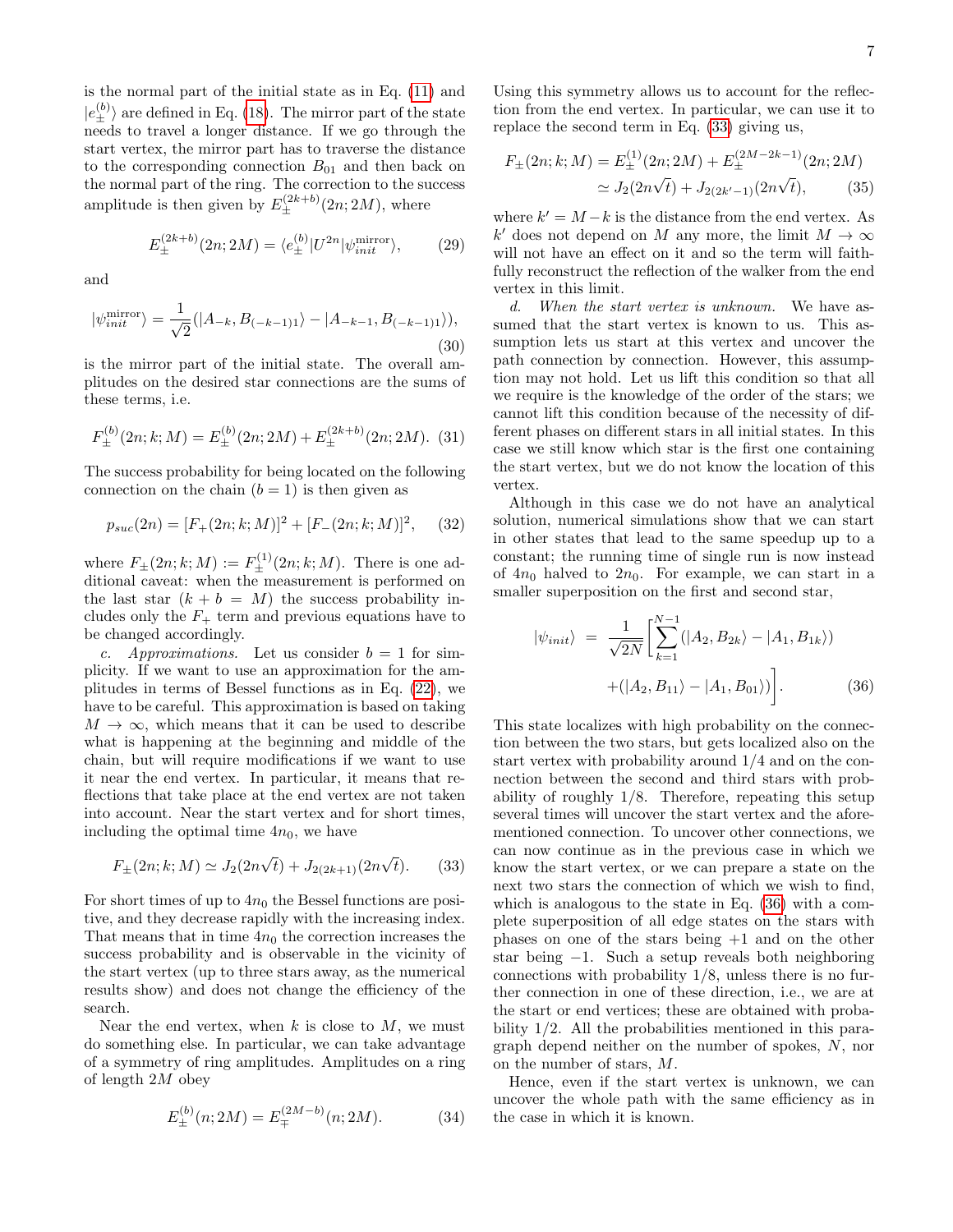## <span id="page-7-0"></span>VI. CONCLUSION

We have investigated a task of finding a path in a maze that was a chain of  $M$  stars with  $N$  spokes. The simple approach, starting in the phase-modulated equallyweighed superposition of all states, is reducible to the Grover search, which localizes the state on the whole path in  $O(\sqrt{N})$  steps. Measurement then reveals a single element of this path at random. By repeating this search we can recover the whole path in  $O(M\sqrt{N}\log M)$  steps on average.

The preparation of the highly superposed initial state for this task may be, however, difficult. We have shown that we can recover the path star by star by successive searches of  $O(\sqrt{N})$  steps and improve on the overall efficiency as well. First, we start at the beginning of the path and uncover the first star connection. To reveal the next connection, with high probability we then repeat the algorithm but start in a state localized on the newly acquired connection. The whole path is then obtained in √  $O(M)$  successive searches leading to  $O(M\sqrt{N})$  steps for the whole process.

The solution in this case cannot be obtained directly by reducing the dimensionality of the problem; an intermediate step is necessary. We can replace the task on the chain with the task on a ring of twice the length, for which the periodicity allows us to solve the problem analytically. This result can be then used to find an exact analytical result for the successive search on the chain of stars with the efficiency of  $O(M\sqrt{N})$ .

#### Acknowledgments

D.R. was financed by SASPRO Program No. 0055/01/01 project QWIN, cofunded by the European Union and Slovak Academy of Sciences. D.R. also acknowledges support from VEGA 2/0151/15 project QWIN and APVV-14-0878 project QETWORK. M.H. and D.K. were supported by a grant from the John Templeton Foundation.

### Appendix A: Corrections to the success probability

### <span id="page-7-1"></span>1. Initial state of large superposition

In the case presented in Sec. [III](#page-1-1) after a time of  $2n_0$  the success probability to find an element from the path is  $p_{suc}(2n_0) = 1$ . But  $2n_0$  is a real number in general, while the number of steps  $n$  has to be an integer. Choosing integer n such that  $2n$  is the closest to  $2n_0$  introduces an error we would like to quantify. In order to do so, let us study a more general situation, namely, having done 2n steps (where we allow now "steps" to be also real numbers), how much the success probability changes if we make  $2(n + \varepsilon)$  steps with  $\varepsilon \in [-1, 1]$ ; this interval includes also an integer number of steps closest to  $n_0$ .

In particular, we are interested in quantity

<span id="page-7-4"></span>
$$
\Delta_{\varepsilon}(2n) = |p_{suc}(2n) - p_{suc}(2(n+\varepsilon))|.
$$
 (A1)

In our case  $p_{suc}(2n) = \sin^2 \left[ (2n+1) \frac{\theta}{2} \right]$  with  $\cos \theta =$  $1 - 4/N$ ; we included also the effect of small overlap of the initial state with the eigenvector  $|\psi_3\rangle$ . After some manipulation we obtain

<span id="page-7-3"></span>
$$
\Delta_{\varepsilon}(2n) = |\sin[(2n+1+\varepsilon)\theta] \sin \varepsilon \theta| \le |\sin \varepsilon \theta| \le \sin \theta,
$$
\n(A2)

where the last inequality holds because  $\theta$  is small. Substituting for  $\theta$  gives

$$
\Delta_{\varepsilon}(2n) \le 2\sqrt{\frac{2}{N}}.\tag{A3}
$$

Hence, in general, the error in the success probability for time differences smaller than one step decreases as √  $1/\sqrt{N}$ . In the optimum case, when  $2n\theta = \pi$  the bound is even stricter as the first part of Eq. [\(A2\)](#page-7-3) gives

$$
\Delta_{\varepsilon}(2n) \le \sin^2 \theta = \frac{8}{N}.\tag{A4}
$$

### <span id="page-7-2"></span>2. Localized initial state

In the case presented in Sec. [IV](#page-2-0) we are again interested in quantity  $\Delta_{\epsilon}(2n)$  from Eq. [\(A1\)](#page-7-4), but now the success probability is given by Eq. [\(20\)](#page-3-3). After some simple manipulation we get

<span id="page-7-5"></span>
$$
\Delta_{\varepsilon}(2n) \le Q_{+,+,\varepsilon}(2n)Q_{+,-,\varepsilon}(2n) + Q_{-,+,\varepsilon}(2n)Q_{-,-,\varepsilon}(2n),
$$
\n(A5)

where

$$
Q_{p,\pm,\varepsilon}(2n) = |E_p(2n) \pm E_p(2(n+\varepsilon))|,\tag{A6}
$$

and  $p = \pm$  and  $E_{\pm}(2n)$  are given by Eq. [\(19\)](#page-3-2); we dropped upper index  $b$  as it will have no consequences in this computation.

Using the specific form of Eq. [\(19\)](#page-3-2), we can now write

$$
Q_{p,\pm,\varepsilon}(2n) \le \frac{1}{\sqrt{2}M} \sum_{m=0}^{M-1} |a_m^p| \cdot |\cos(n\omega_m + \phi) + \cos((n+\varepsilon)\omega_m + \phi)|, \quad (A7)
$$

where we used notation  $\phi = b\phi_m$  for simplicity and

$$
a_m^{\pm} = 1 \mp t_m \frac{\sin \phi_m}{\sin \omega_m}.
$$
 (A8)

The modulus of  $a_m^{\pm}$  can be bounded, irrespective of the sign of the upper index and lower index  $m$ , as

$$
|a_m^{\pm}| \le 1 + \frac{2|\sin\phi_m|}{N\sin\omega_m} = 1 + \sqrt{\frac{1+\cos\phi_m}{N-1+\cos\phi_m}}
$$
  

$$
\le 1 + \sqrt{\frac{2}{N-2}} \le 2.
$$
 (A9)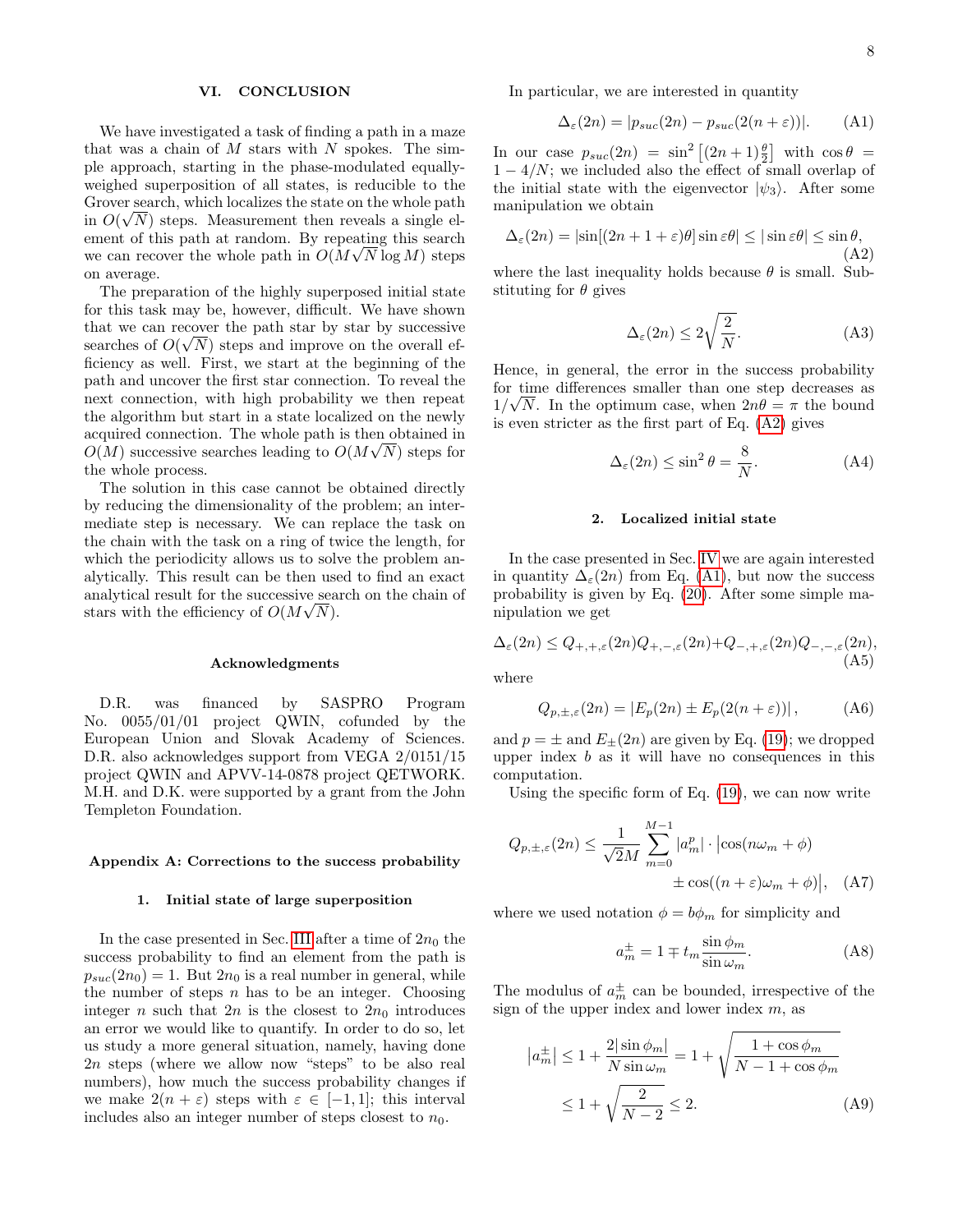We can immediately obtain

$$
Q_{\pm, +, \varepsilon}(2n) \le \frac{1}{\sqrt{2}M} \sum_{m=0}^{M-1} 4 = 2\sqrt{2}.
$$
 (A10)

For  $Q_{\pm,-,\varepsilon}(2n)$  we use inequality

$$
|\cos(n\omega_m + \phi) - \cos((n + \varepsilon)\omega_m + \phi)|
$$
  
=  $2 |\sin \left[ (2n - \varepsilon) \frac{\omega_m}{2} + \phi \right] \sin \frac{\varepsilon \omega_m}{2} |$   
 $\leq 2 |\sin \frac{\varepsilon \omega_m}{2}| \leq 2 \sin \frac{\omega_m}{2} = 2\sqrt{\frac{2}{N}},$  (A11)

where in the last inequality we used the fact that  $\omega_m$  is small. Now,

$$
Q_{\pm, -, \varepsilon}(2n) \le \frac{1}{\sqrt{2}M} \sum_{m=0}^{M-1} \frac{4\sqrt{2}}{\sqrt{N}} = \frac{4}{\sqrt{N}}.
$$
 (A12)

Putting all the partial results together into Eq. [\(A5\)](#page-7-5) we finally find that

$$
\Delta_{\varepsilon}(2n) \le \frac{16}{\sqrt{N}}.\tag{A13}
$$

So the error in the success probability that emerges when taking an integer number of steps decreases as  $1/\sqrt{N}$ .

### <span id="page-8-8"></span>Appendix B: Recovering the path when starting in a large superposition

The case of an initial state in a large superposition from Sec. [III](#page-1-1) localizes the state of the walker on the path between the start and the end vertices. A measurement then reveals one connection at random. Here we will show that the whole path can be recovered in  $M \log M$ repetitions of the search, where  $M$  is the number of stars.

First, let us suppose that the probability to find an unknown connection is  $p$ . The average number of repetitions we need to make is then

<span id="page-8-9"></span>
$$
\bar{r} = \sum_{r=1}^{\infty} (1-p)^{r-1} pr = \frac{p}{[1-(1-p)]^2} = \frac{1}{p},
$$
 (B1)

- <span id="page-8-0"></span>[1] Y. Aharonov, L. Davidovich, and N. Zagury, Phys. Rev. A 48, 1687 (1993).
- <span id="page-8-1"></span>[2] D. Aharonov, A. Ambainis, J. Kempe, and U. Vazirani, STOC 01:Proceedings of 33rd annual ACM Symposium on the Theory of Computing, 50-59 (ACM, New York, 2001).
- <span id="page-8-2"></span>[3] D. Reitzner, D. Nagaj, and V. Bužek, Acta Physica Slovaka 61, 603 (2011)
- <span id="page-8-3"></span>[4] K. Manoucheri and J. Wang, *Physical Implementations* of Quantum Walks (Springer, Heidelberg, 2014).
- <span id="page-8-4"></span>[5] E. Farhi and S. Gutmann, Phys. Rev. A 58, 915 (1998).

where we used formula

$$
\sum_{j=1}^{\infty} q^{j-1} j = \frac{d}{dq} \left[ \sum_{j=0}^{\infty} q^j \right] = \frac{1}{(1-q)^2}.
$$
 (B2)

Now, let us analyze the situation of uncovering the whole path. Suppose we know  $k$  connections already, then the probability to uncover an unknown connection is  $p_k = (M - k)/M$ . Then, by Eq. [\(B1\)](#page-8-9) we need

$$
\bar{r}_k = \frac{1}{p_k} = \frac{M}{M - k} \tag{B3}
$$

repetitions on average to find that connection. The overall number of repetitions is the sum of these,

$$
\bar{r} = \sum_{k=0}^{M-1} \bar{r}_k = M \sum_{k=1}^{M} \frac{1}{k}.
$$
 (B4)

The last sum is a truncated harmonic series which can be bounded from above by an integral, which gives

<span id="page-8-10"></span>
$$
\bar{r} \le M + M \int_1^M \frac{1}{k} dk = M \log M + M. \tag{B5}
$$

The number of repetitions needed to recover the whole path is then of order  $M \log M$ .

In our particular case the inclusion of start and end vertices poses only a slight complication. First we can consider them to form together another connection. Overall we then have  $M$  connections, which we will recover in  $O(M \log M)$  repetitions by Eq. [\(B5\)](#page-8-10). After this many steps (on average) we have recovered all connections and in the worst-case scenario only the start or the end vertex. The probability to find the other one is now  $p = (2M)^{-1}$ ; this requires an additional  $2M$  steps on average, which does not change the complexity.

- <span id="page-8-5"></span>[6] F.M. Andrade, M.G.E. da Luz, Phys. Rev. A 80, 052301 (2009).
- <span id="page-8-6"></span>[7] M. Hillery, J. Bergou, and E. Feldman, Phys. Rev. A 68, 032314 (2003).
- <span id="page-8-7"></span>[8] N. Shenvi, J. Kempe, and K. Birgitta Whaley, Phys. Rev. A 67, 052307 (2003).
- [9] V. Potoček, A. Gábris, T. Kiss, and I. Jex, Phys. Rev. A 79, 012325 (2009).
- [10] S. Aaronson and A. Ambainis, in Proceedings of the 44th IEEE Symposium on Foundations of Computer Science (IEEE, Los Alamitos, 2003), pp. 200-209.